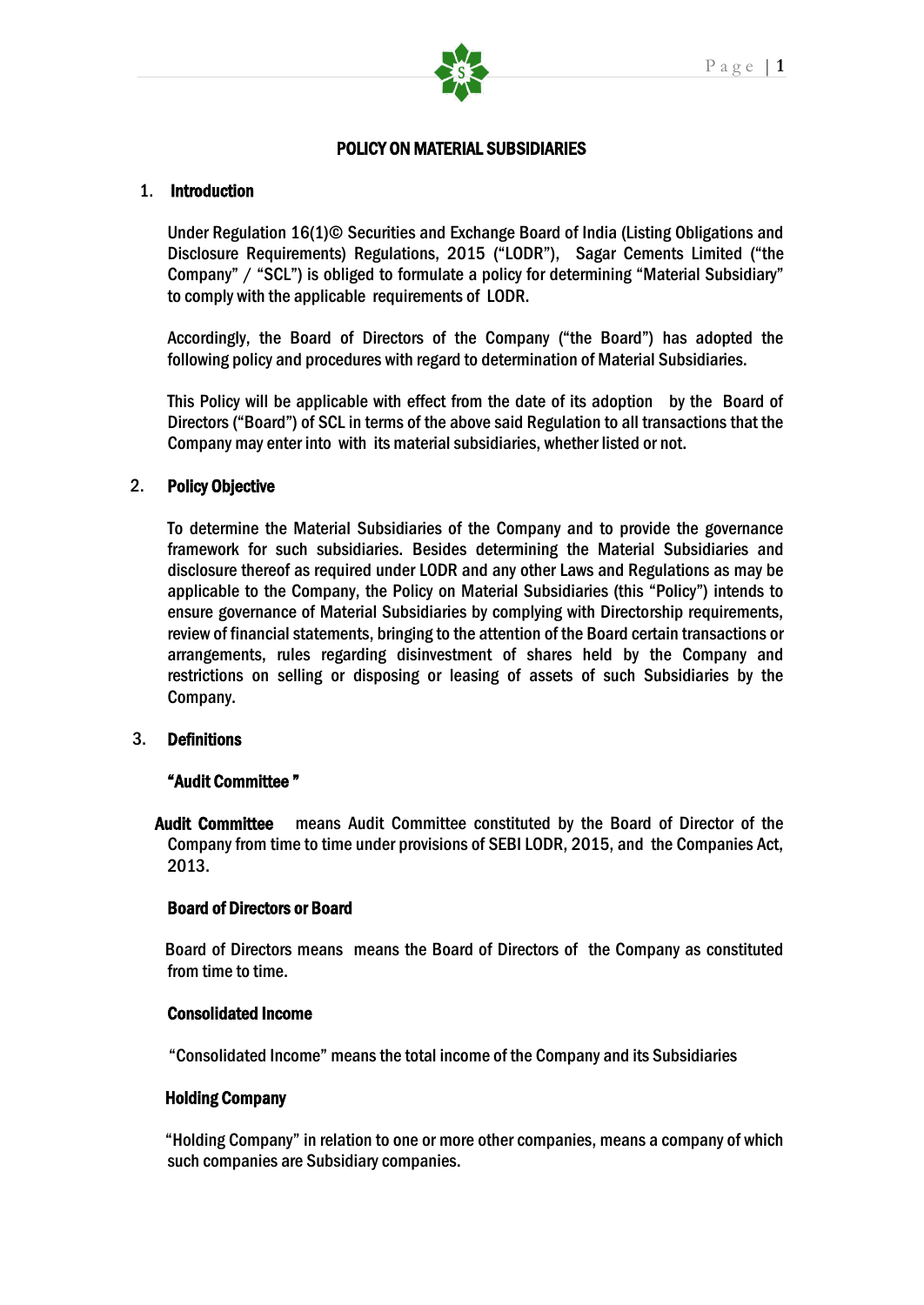

#### Independent Director

"Independent Director" means a Director of the Company, not being a whole time Director, who is neither a promoter nor belongs to the promoter group of SCL and who satisfies other criteria for independence as laid down under Schedule IV of the Companies Act, 2013 and SEBI's LODR, 2015.

## Material Subsidiary

"Material Subsidiary" shall mean an Subsidiary, whether listed or not, whose income or Net Worth (as defined in Section 2(57) of the Companies Act, 2013) exceeds 20% of the consolidated income or Net Worth respectively of Sagar Cements Limited and its subsidiaries in the immediately preceding accounting year.

### Material Related Party Transactions

A transaction with a related party shall be considered Material if the transaction(s) to be entered into individually or taken together with previous transactions during a financial year, exceeds 10% of the annual consolidated turnover of Sagar Cements Limited as per the last audited financial statements of the company.

### Net Worth

"Net Worth" shall mean the net worth as defined in sub-section (57) of Section 2 of the Companies Act, 2013.

### Significant Transaction or Arrangement

"Significant Transaction or Arrangement" shall mean any individual transaction or arrangement that exceeds or is likely to exceed 10 % of the total revenues or total expenses or total assets or total liabilities, as the case may be, of the l un-listed material subsidiary for the immediately preceding accounting year

### **Subsidiary**

"Subsidiary" shall be as defined under the Companies Act, 2013 and the Rules made thereunder.

### GUIDING PRINCIPLES

### Identification of "Material Subsidiary" of the Company

Identification of material subsidiaries shall be a one-time exercise and such exercise shall be done during each financial year and the conclusion thereof shall be placed before the Audit Committee and the Board of the Company.